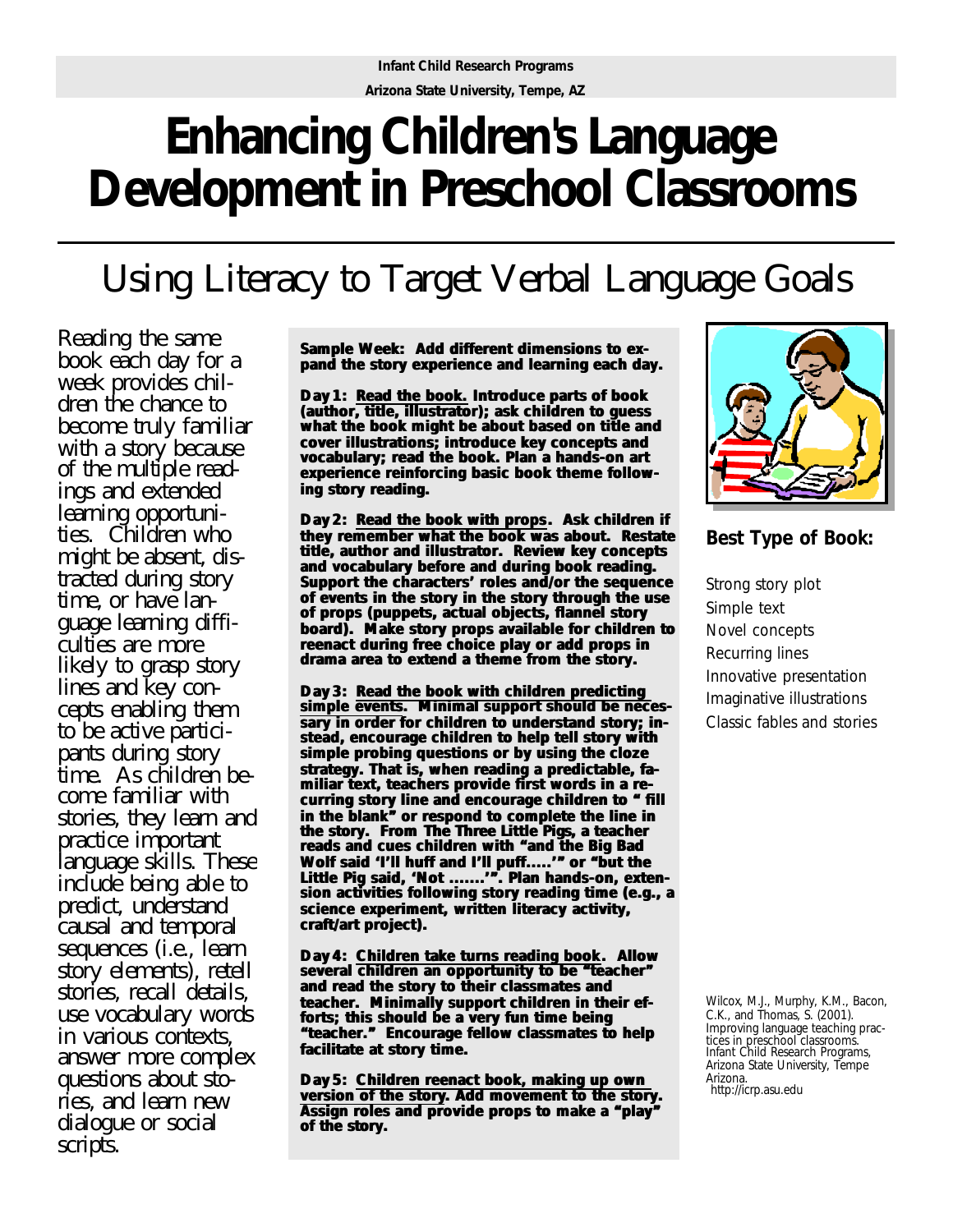# **Enhancing Children's Language Development in Preschool Classrooms**

### Encouraging Complex Verbal Reasoning

Teachers should provide children with frequent, hands-on opportunities to answer questions by using the scientific method. The scientific method teaches children first to make a guess or predict what might happen based on what they do know, then to perform an experiment following an ordered set of steps, and, finally, to talk about what happened and how it relates to the world they know. The most successful learning opportunities are related to a current class topic in which children have already acquired some basic concepts.



#### **Goal: Practice complex verbal reasoning**

**•** Children provide explanations, "How does that work?" "What is happening?"

**•** Children make predictions, "What do you think will happen?"

**•** Children make interpretations and judgments, "What do you think of this?" "Why did it happen?"

**•** Children relate and compare experiences with remote events to increase understanding, (e.g.,"That's like I saw during the storm," "My mommy sometimes uses this when she cleans our house.")

**When:** At least one time per week either in a small group or as a choice during free play

**How:** Through facilitating discussions during science experiments and hands-on demonstrations

#### **Strategies:**

- Ask open-ended questions
- Comment on problems and problem solving opportunities
- Describe actions as performed
- Add written language and numeracy to activity to more easily make comparisons
- Tie experience to remote events and experiences



Charting is helpful to track individual children's predictions, outcomes, and responses. Charts provide children a visual reference to compare results, teach the significance of print, and encourage pre-reading skills when icons are used. An experiment as simple as children predicting which of three types of apples they think they will like best, tasting the three types of apples, and comparing the charted responses can be very fun and successful. The typical language children use during this type of experience is not only more complex, but significantly lengthened in average number of sentences. A teacher's job as a language facilitator is not to do all the questioning or directing, but to encourage discussions and sharing of ideas.

Wilcox, M.J., Murphy, K.M., Bacon, C.K., and Thomas, S. (2001). *Improving language teaching practices in preschool classrooms.* Infant Child Research Programs, Arizona State University, Tempe Arizona. http://icrp.asu.edu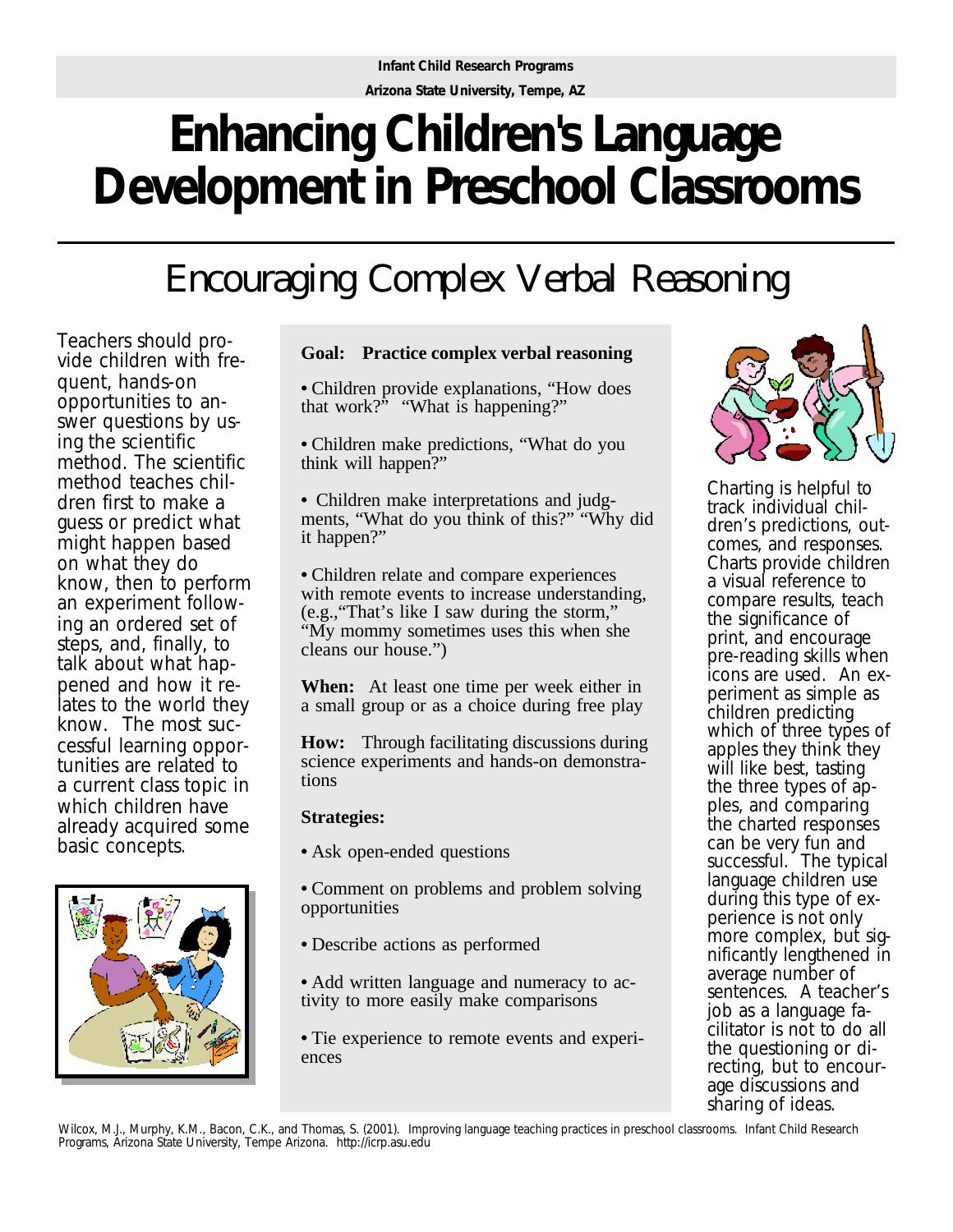## **Enhancing Children's Language Development inPreschool Classrooms**

### Increase The Use Of Decontextualized Language

The dramatic play area is the best center in the classroom for children to practice newly acquired language skills as well as further develop children's abilities to talk about remote events. The key to creating a dramatic play area that continually appeals to a wide range of children is very simple; the center needs to receive a "make-over" on a regular basis, becoming a different "place" with new props. Most dramatic play areas center around a familiar housekeeping theme. With minimal support, most children are able to easily assume pretend roles, use appropriate dialogue, and successfully reenact life routines (i.e., the children know how to pretend to be the mother or the sister). However, if a dramatic play area always retains a housekeeping theme, the dialogues and play routines become fairly predictable and fewer children find it appealing.



#### **Goal: Increase the use of decontextualized language**

• Children talk about objects/events beyond here and now

**•** Children experience extended conversations

**•** Children learn perspective-taking through basic social scripts for different individuals in various settings

**When:** In the dramatic area during free choice play

**How:** Teacher becomes the ultimate playmate and adopts a role during play

#### S**trategies:**

**•** Create interesting settings in the drama area with corresponding props and clothing.

**•** Develop and use scripted dialogue to model appropriate language forms and social interaction for selected scenarios.

**•** Model stories that provide rich detail for children so they can learn more about typical experiences in this dramatic scenario.

- Introduce vocabulary words and concepts related to play theme.
- Make ties between immediate experience and past events.
- Facilitate dialogue among *several* children, possibly indirectly assigning pretend roles for children joining ongoing play.
- Praise and comment children's language use.

Teachers can retain the magic and appeal with a regular infusion of new props, costumes, and furniture arrangements. Children find the novelty inviting and their curiosity will lead them to visit the center. Although children should initially be able to guess what "place" the dramatic play area resembles by considering the props, signs, and arrangement, their limited world experience and knowledge may not be sufficient to know how to use the props or what dialogue people might use in this setting. A teacher's responsibility extends beyond designing a fun play area. By assuming a pretend role in this setting and modeling the appropriate language through active dialogue, a teacher indirectly facilitates the correct use of the props, expands children's knowledge about this real world place, models appropriate social dialogue, and introduces new vocabulary and language forms. Teachers need to *become* the nurse in the doctor's office, the customer in the beauty shop, the owner of the flower shop, the kindergartner in the classroom, or the pet's caretaker in the veterinarian's office. There are countless possible scenarios that are appropriate for a dramatic play area. Teachers should base selections on children's interests, seasonal themes, field trips or classroom visitor experiences.

Wilcox, M.J., Murphy, K.M., Bacon, C.K., and Thomas, S. (2001). *Improving language teaching practices in preschool classrooms.* Infant Child Research Programs, Arizona State University, Tempe Arizona. http://icrp.asu.edu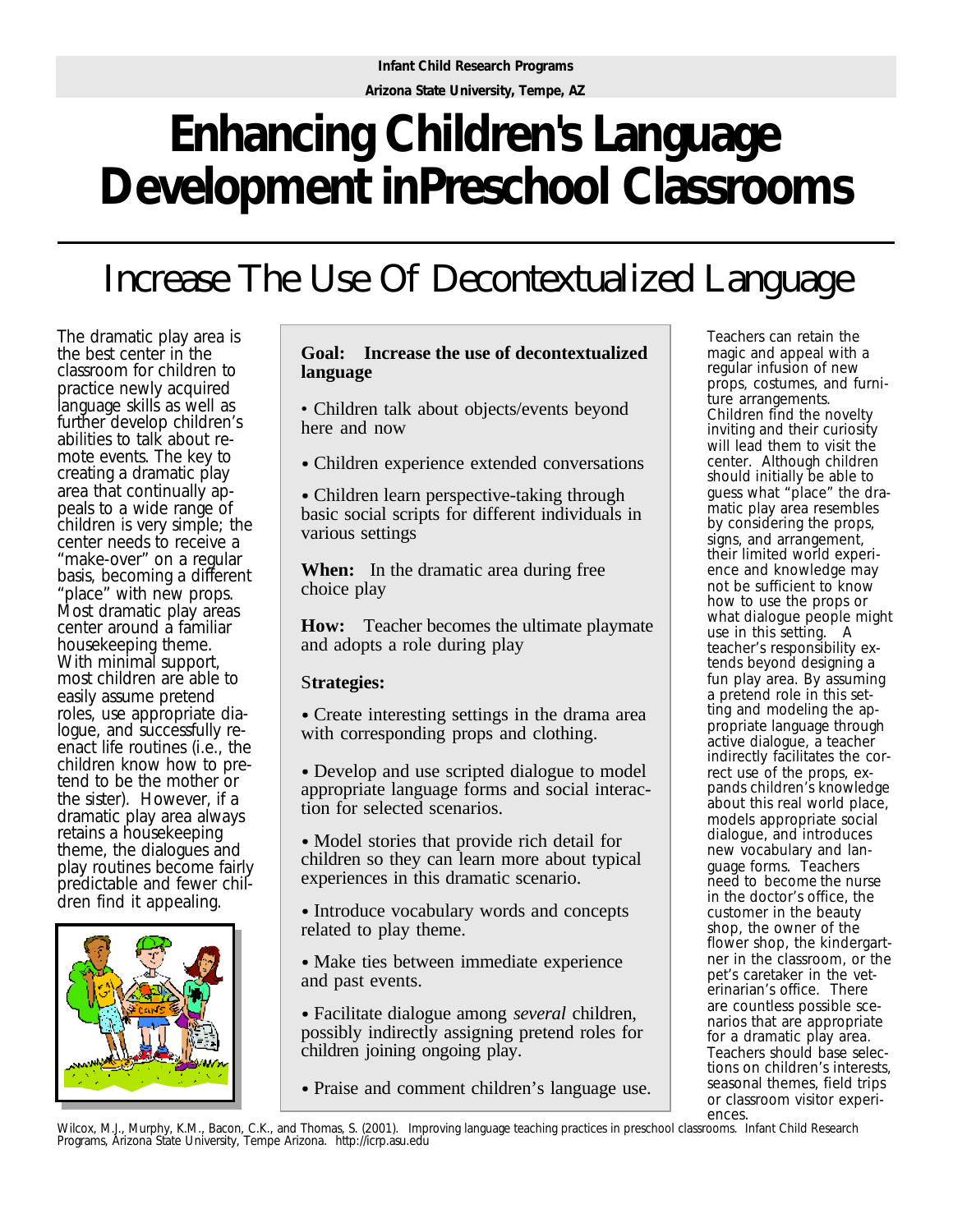## **Enhancing Children's Language Development in Preschool Classrooms**

### Developing Personal Narrative Skills

**Teachers and other adults use mealtimes to "socialize" and "catch up" on the children's news of the day. During children's early skill development, adults introduce narrative skills through modeling or telling a simple, personal narrative about a special event that occurred to them during the school day (or during a previous day). Good, clear models are essential in order to introduce children to the basic story elements and terms that help to provide structure and temporal sequence (e.g., "first," "next," "last") in stories.**

**Adults then ask children to tell them about events during the day. The adults may have witnessed the event, but did not participate along with the child. This will provide the adults with some context in which to guide and support a child's story attempts. For better child narratives, adults can help to provide children a focus or theme in their narrative attempts through comments about specific events or items. For example, "It seemed like you and Michael were having so much fun in block area. You were laughing so loud. Tell us what was so funny." Or, "I saw Teacher Maria put a band-aid on your elbow. What happened on the playground?"** 

**Goal:****Develop personal narrative skills** *•*Children relate events with a beginning, middle and end.

*•*Children relate events with explicit causal and temporal sequence among events.

**When:** Mealtime, daily basis

**How:** Through being an interested, supportive communication partner during regular conversations and providing opportunities for children to practice skills during interactions

#### **Strategies:**

*Model personal stories* (e.g., Tell a 4-5 sentence story about what happened on the way to school or other interesting story that happened during the school day. "Guess" what?! When you were on the playground, I answered the phone. It was the one of the firefighters that visited our class last week. He called to tell us that the cat that lives at their station had her kittens. She had four kittens yesterday."

*Scaffold children's attempts* by restating utterances, expanding ideas, and providing words to describe a child's gestures (e.g., "Oh, it hurt right there!" "Your doctor gave you a shot?").

*Ask questions and make comments* that continue conversations (e.g., "What happened next?" "That sounds scary!").

*Use prompts* for more information (e.g., "Tell me more.").

**Teachers and adults can help children in their narrative skill development, most significantly, by first being a truly interested conversational partner. Teachers need to talk with the children at the children's eye level and seem interested in what the children are saying. Several strategies, many of which are described previously, further improve and help scaffold the quality of children's narratives. Again, these include restating and expanding children's utterances and making comments and asking probing questions to prompt children to add to their stories and continue providing details.** 



*Wilcox, M.J., Murphy, K.M., Bacon, C.K., and Thomas, S. (2001). Improving language teaching practices in preschool classrooms. Infant Child Research Programs, Arizona State University, Tempe Arizona. http://icrp.asu.edu*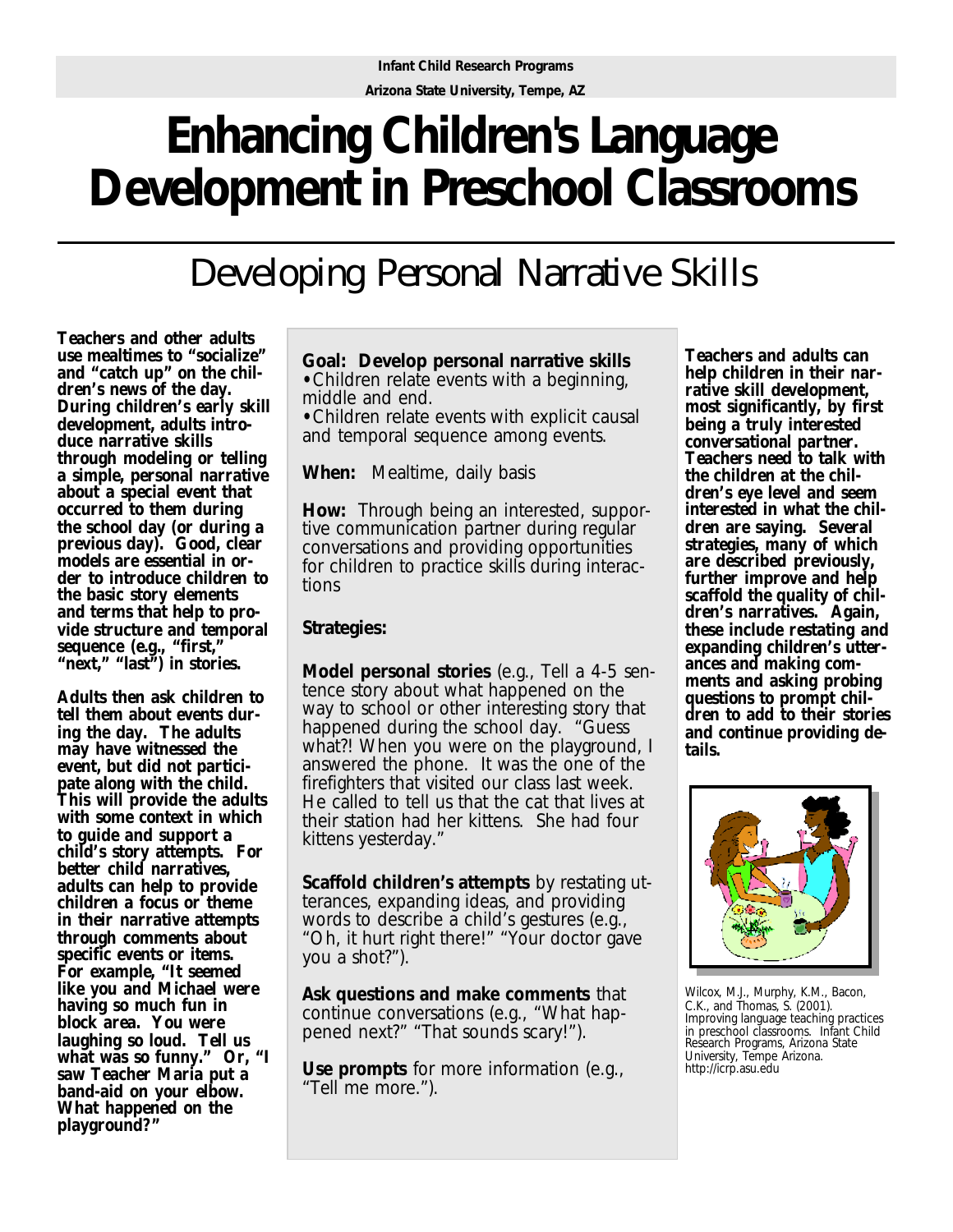## **Enhancing Children's Language Development in Preschool Classrooms**

### Facilitating Peer Interaction

The preschool years are important for the development of many skills used later in life, but some of the most valuable lifelong skills children acquire during this time are social interaction skills. No longer is the preschool child satisfied with playing quietly alongside other children or with an engaging adult. Instead he or she becomes more socially motivated and begins to reach out to other children for more involved, cooperative play.

 Children do many things during their play with peers. Children practice developing language skills during peer interactions, and they are socially reinforced for their efforts.

#### **Goal: Facilitating peer interaction**

• Children increase the time they spend talking and interacting with each other.

**•** Children share and learn information from other children.

**•** Peer interactions provide children with recurring opportunities and meaningful contexts to practice newly acquired language skills.

• Strong social communication skills are critical for later school success.

• Peer models facilitate the language learning process.

**When:** During meal time and free play

**How:** Through encouraging conversation during mealtimes and recognizing opportunities to expand social interactions and include more children in ongoing play and discussions.

#### **Strategies:**

• Be sensitive to children's nonverbal and verbal attempts to join ongoing interactions.

• Direct children to communicate and interact with peers; prompt children to ask other children for assistance or directions instead of adult meeting child's needs.

• Encourage group discussion by asking questions, soliciting opinions, and sharing common personal experiences.

• Assign roles or characters during pretend play if children seem unable or too shy to join ongoing play. • Provide opportunities and specially select activities for children to be "teachers", i.e. teach each one another simple skills, "read" books to small groups, or lead a group during a cooking or science lesson by "reading" icon directions.

• Draw attention to other children in a group by making comments and overtly including them in ongoing discussions and play.

• Comment and praise children's attempts at peer interaction.

• Facilitate children's abilities to use words instead of actions when emotionally upset with other children; teach the proper vocabulary by commenting on one's own feelings and emotions of self and others.



Children serve as peer models for each other, providing relevant examples and meaningful feedback. Effective communication skills are important for children to interact with their peers and build friendships. By facilitating children's abilities to be successful in their interactions with other children, adults lay the foundation for the development of important social skills that enable children to build secure relationships with others.

Wilcox, M.J., Murphy, K.M., Bacon, C.K., and Thomas, S. (2001). *Improving language teaching practices in preschool classrooms.* Infant Child Research Programs, Arizona State University, Tempe Arizona. http://icrp.asu.edu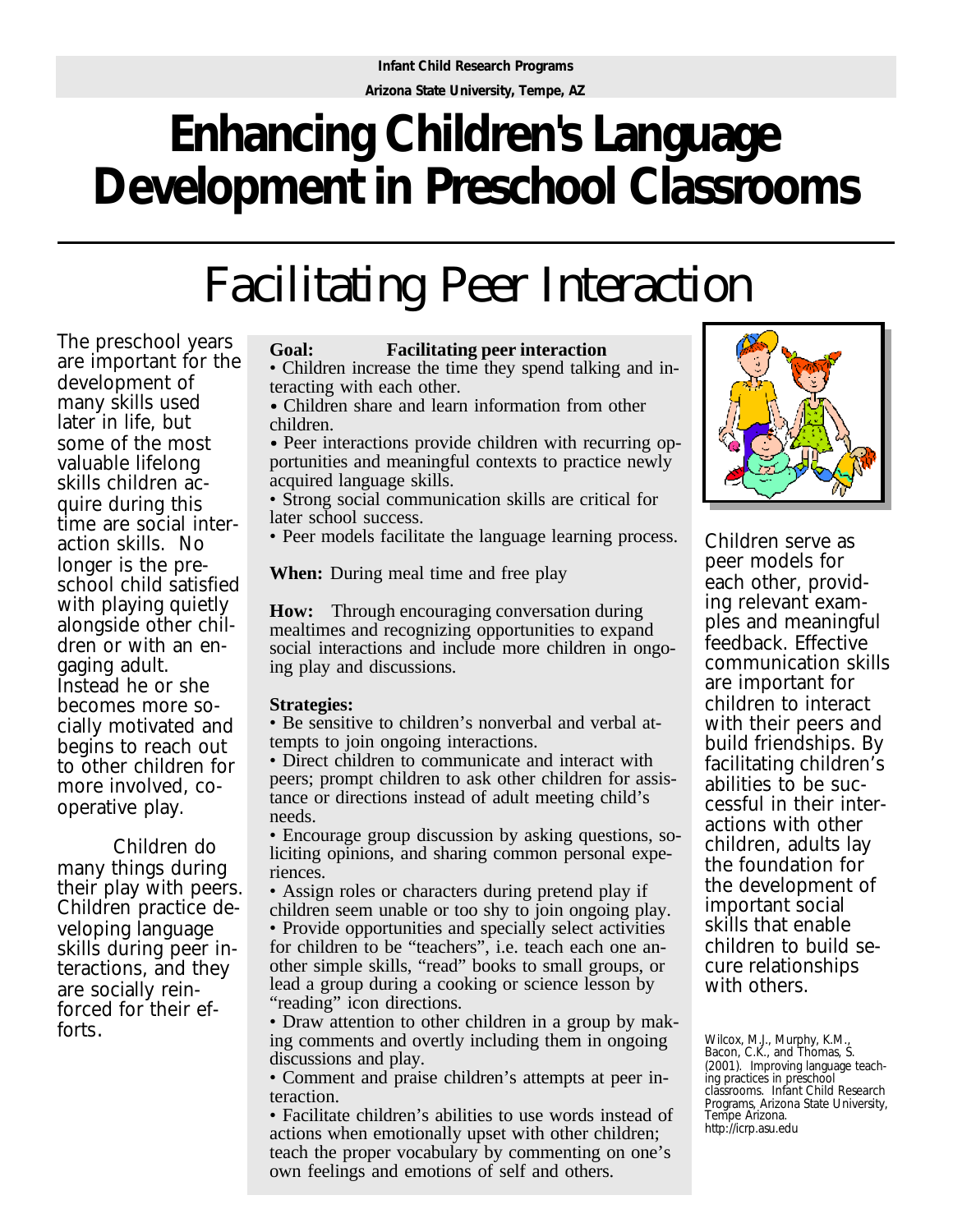# **Enhancing Children's Language Development in Preschool Classrooms**

### Teaching New Vocabulary Words And Concepts

Most teachers introduce new vocabulary words without much thought, i.e., they provide labels and descriptive words on a regular basis during their conversations with children. However, many teachers rely on the same methods for introducing and teaching new words and concepts, and the same words become overused. Using an expanded variety of strategies and repeating these new words in a variety of settings can teach children a more thorough understanding of the new words and concepts.

 "Timing" is very important when teaching vocabulary. New words and concepts need to be introduced in a meaningful context when a child's attention is focused on an ongoing event or novel object. Providing descriptions of ongoing activities and explorations is a simple way for teachers to introduce synonyms (e.g., "Wow! Your building is getting very tall! It so high that it is almost a *skyscraper*!") and new modifying words (e.g., "Look at the *delicate* hummingbird's egg. The egg is tiny, and the shell is so smooth. Be very careful. It is fragile so it can easily crack and break.").

#### **Goal: Increase vocabulary**

• Teachers recognize opportunities and methods to introduce new words.

• Teachers select a core set of concept words to target on a weekly basis.

**How:** Through using a combination of strategies, repeating new words and concepts in several contexts, and being cognizant of teachable moments to introduce words

**When:** Initially introduce core concepts targeted to whole class during group settings; introduce appropriate vocabulary during ongoing conversations with children and while providing enhanced descriptions of children's activities.

#### **Strategies:**

• Define words verbally (e.g., "*Putrid* is when something smells really, really nasty").

• Provide examples or comparisons (e.g., "*Rough* is what your daddy's beard feels like in the morning...ouch!").

• Use concrete words to label objects and events (e.g., "Listen. That dog is not barking. It sounds like he is whining; he's *howling*).

• Use words to express relational and categorical concepts (e.g., "This kiwi is a *fruit*. So are apples. What else is a *fruit*?")

• Demonstrate concepts with appropriate words and/or props (e.g., "This is a *hoe*; you use it to scrape away the weeds in the garden like this." *Demonstrate action*.).

One simple way to introduce new words is to replace the overused complimentary words, "good" and "special," with more specific compliments (e.g., "That painting is so *colorful and bright*! It reminds me of the sunset." "You are such *responsible* helpers! I only asked you one time to stop playing and to pick up this area. Thank you."). If teachers plan weekly a curriculum in advance, teachers can easily expand vocabulary and concept knowledge by adopting a core set of words to incorporate on a daily basis throughout the curriculum unit in a wide range of activities. Words and concepts can be selected from story books, planned activities, general developmental curriculum, or for the purpose of preparing children for a future field trip experience. Core concept words are best introduced during group activities, but learning should not be limited to this setting.



Wilcox, M.J., Murphy, K.M., Bacon, C.K., and Thomas, S. (2001). *Improving language teaching practices in preschool classrooms.* Infant Child Research<br>Programs, Arizona State University, Tempe Arizona. http://icrp.asu.edu